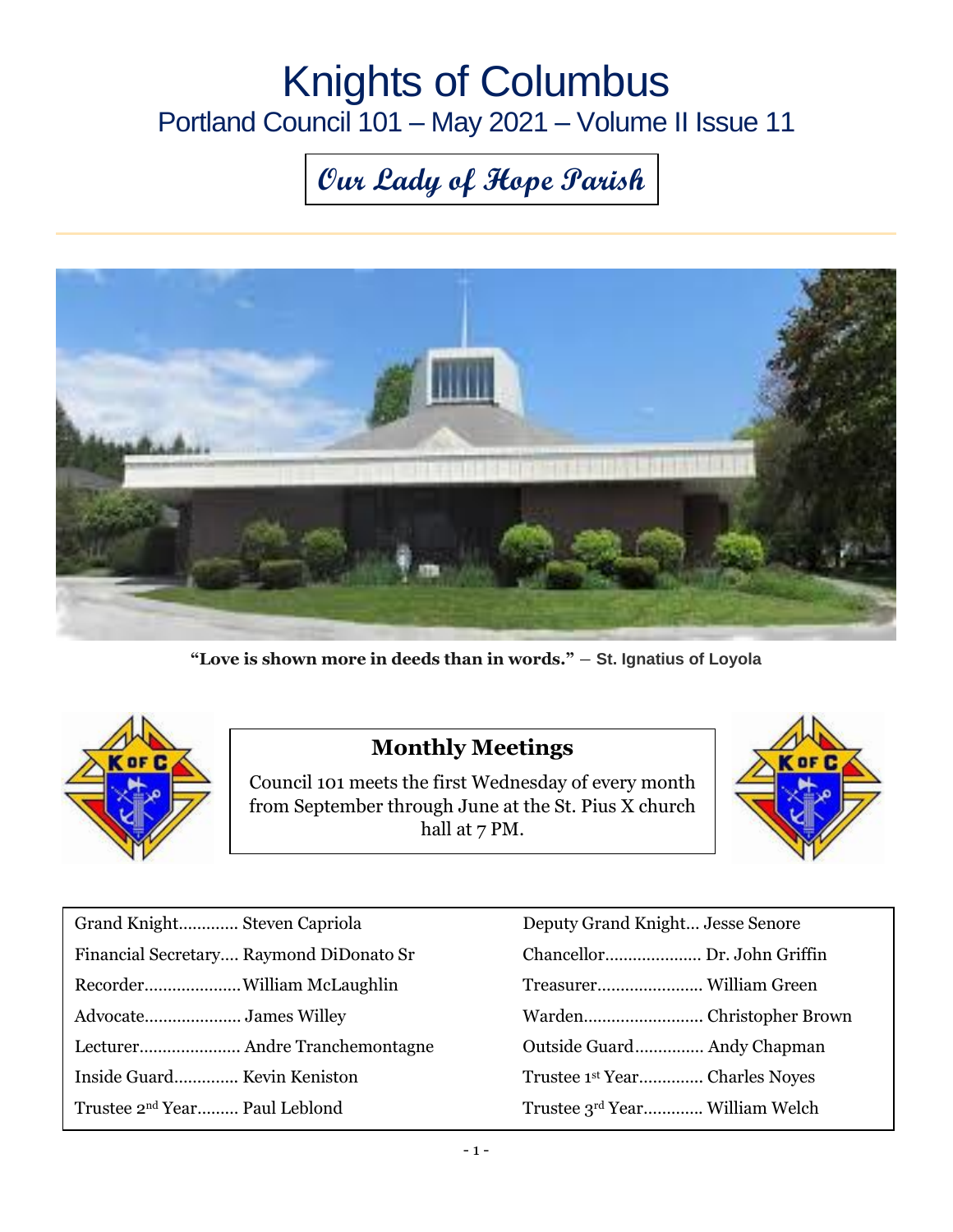#### **In This Issue:**

- News from the Grand Knight
- Membership dues
- Zoom participation continues for our in-person meetings
- Upcoming events
- Slate of officers
- Council bottle fundraiser
- Fundraising at OLH Parish
- Parish requests for help
- Please pray for
- Quotes
- May birthdays and anniversaries

#### **From the Grand Knights Desk…**

If you are a **4 th degree Knight**, remember that **Assembly #377 has monthly meetings at the St. Pius X church hall**. The meetings are the second Monday of the month starting at 7 PM and last for about an hour. Please join us if you feel safe being out in public during the pandemic. Masks and social distancing rules are followed for everyone's safety. We hope to see you there!

Remember to fill out Surge Reports for any activities that you have been involved in, both within and beyond our parish. The form can be found at **[https://maineknights.net/surge-form/.](https://maineknights.net/surge-form/)** Contact Steve Capriola if you need help filling out the form or would like us to fill it out for you.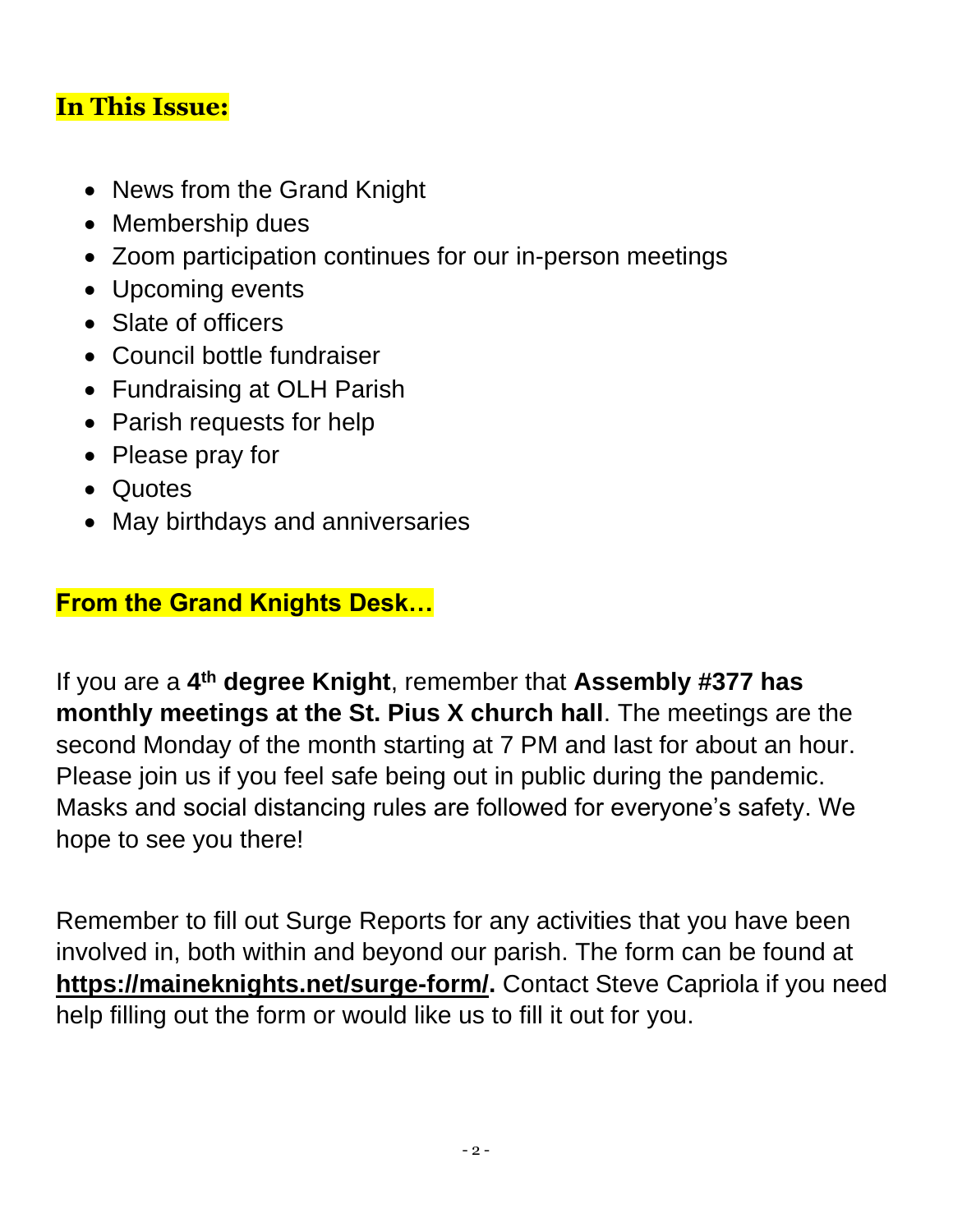Our general insurance agent is Joseph DiCalogero. He can be reached at 207-322-6514 or email him at: **joseph.dicalogero@kofc.org**

Many members may not be aware of it, but our council has a **Facebook** page. We would like to bring this social media feature back to life for our council. This is a great way to share information about our council, parish and community on a real time basis. Peter Rickett has offered to oversee our Facebook page. If you have anything you would like to share via Facebook, please contact Peter Rickett at **[pmrickett@gmail.com](mailto:pmrickett@gmail.com)**. The link to our Facebook page is: **https://www.facebook.com/KOC101.**

If you or anyone you know is in need of help during the current healthcare crisis, please don't hesitate to reach out to us! You can contact Steve Capriola at 207-233-3565 or via e-mail at: **[sjcapri@maine.rr.com](mailto:sjcapri@maine.rr.com)**

Hoping you and your family stay safe and healthy during the current health and economic crisis!

Steve Capriola – Grand Knight Council 101

#### **Membership dues:**

There are still quite a few of our members who have not paid their membership dues for the current year. Due to the pandemic, we have not been able to have our usual fund raisers but continue to financially support our parish and the community at large. This makes payment of dues that much more important. If you haven't paid your dues, please send your payment to Ray DiDonato at 29 Edwards St., Portland 04102. If you are undergoing a financial or medical hard ship, please contact Ray as you may have your dues waived. You can contact him at 207-831-3494 or email at **[raydidonatosr.1@gmail.com](mailto:raydidonatosr.1@gmail.com)**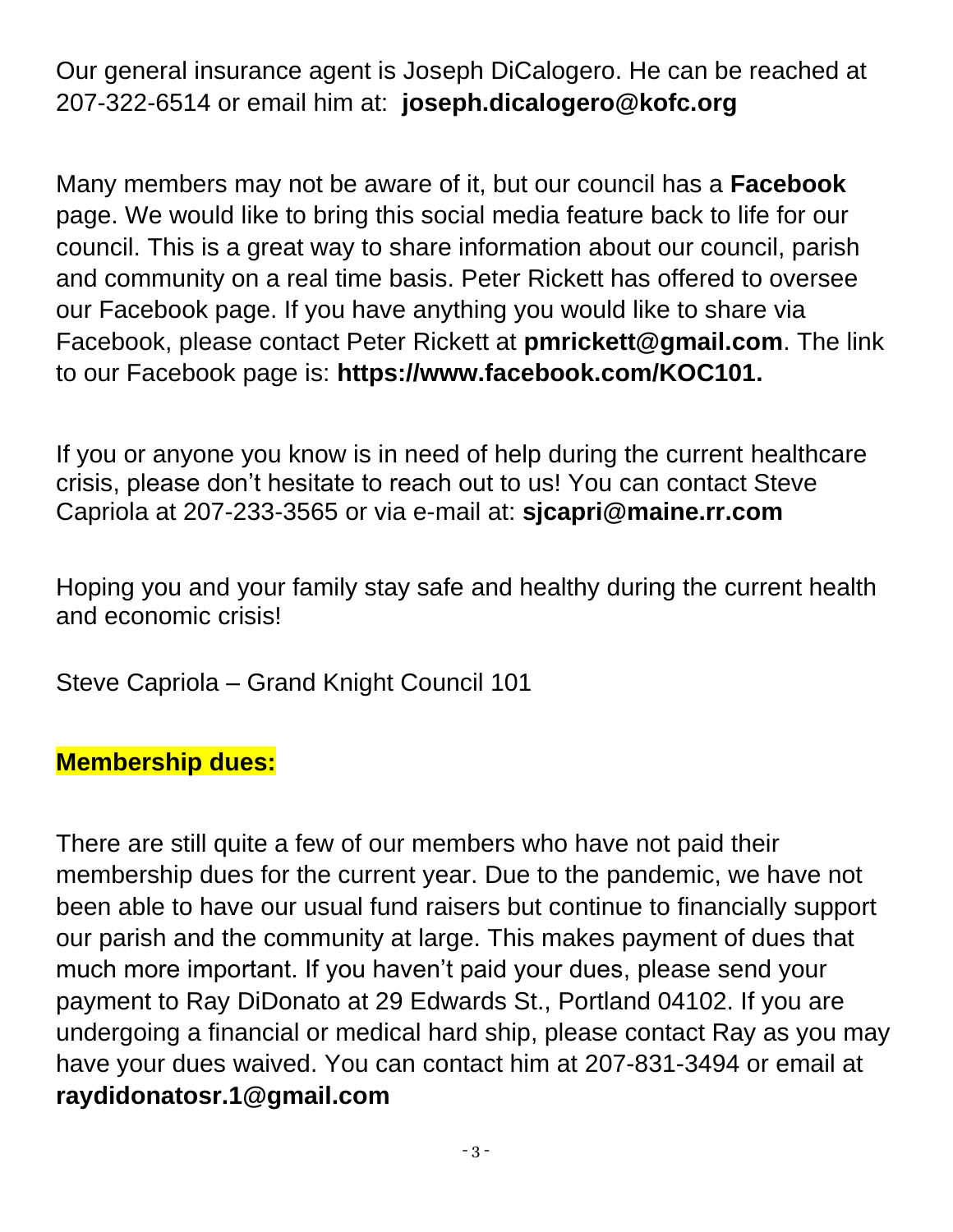#### **Zoom participation continues for council 101 in-person meetings:**

In order to allow our members who do not want to be out in public due to the pandemic we will continue to use Zoom for online participation during our inperson June 2nd meetings at the St. Pius X church hall. This alternate, safe way to be at our meetings has been working out quite well with a handful of members joining us at our past several meetings. However, as restrictions continue to be lifted, more people are being vaccinated and our next meeting after June won't be until September 1<sup>st</sup>, we won't be using Zoom after the June meeting, unless conditions warrant.

#### **Upcoming events:**

Our next **officers meeting** is on Wednesday, June 2<sup>nd</sup> at 6 PM at the St. Pius church hall. The meeting will also be available on-line via Zoom.

Our next **council meeting** is Wednesday, June 2nd, starting at 7 PM. We will have this meeting at the St. Pius church hall. We will meet upstairs in the main hall. The meeting will be available for on-line participation via Zoom.

We will not have our **annual cookout** at our last meeting of the fraternal year in June due to too many restrictions because of the pandemic. Even though restrictions are gradually being lifted there is too much uncertainty at this time to schedule this for our council. We may have a cookout later in the summer, perhaps at someone's home.

Please join us for these meetings, in-person or on-line. Despite the pandemic, our council remains very active and continues to pursue those activities that we can do so safely during the current health care crisis.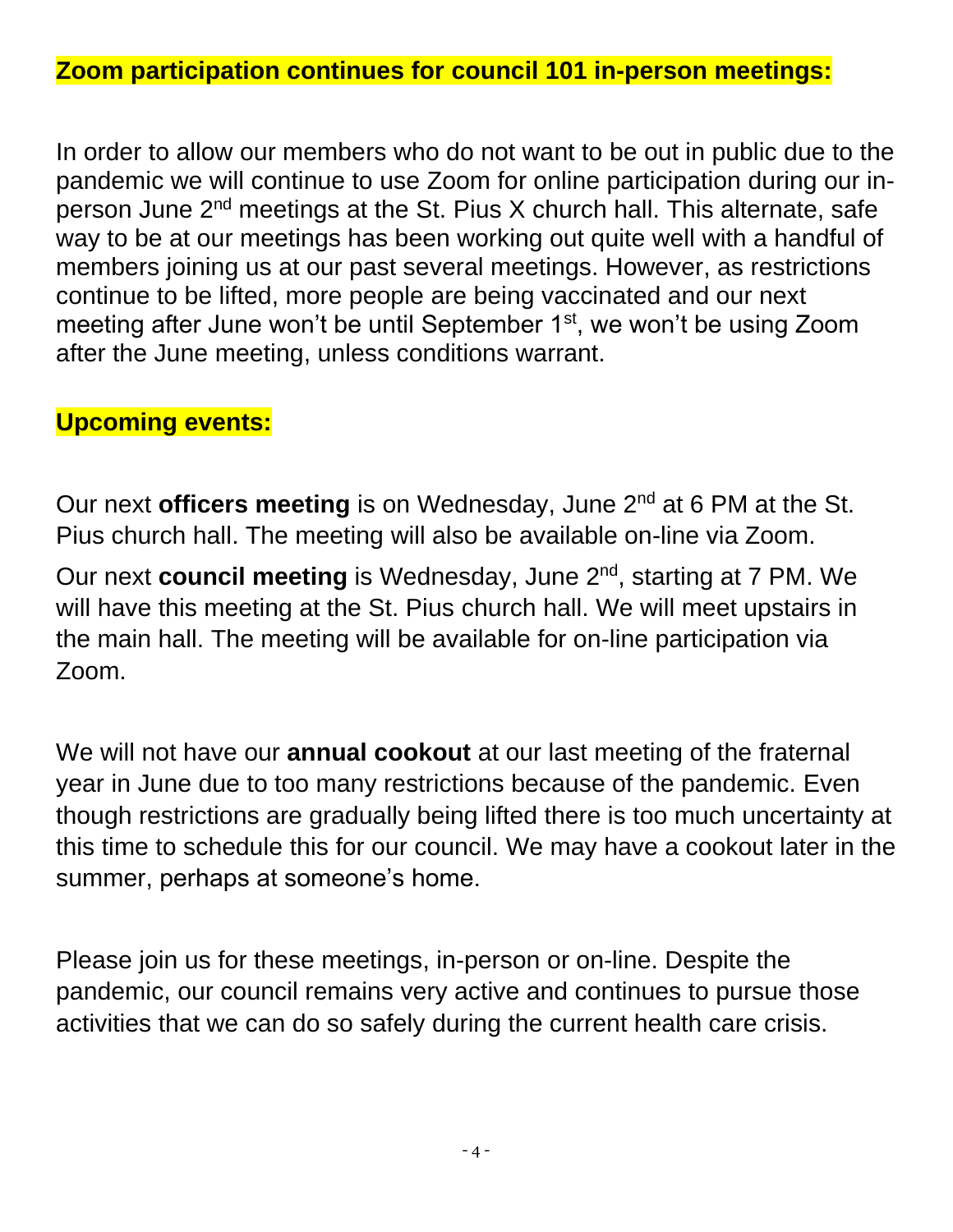**Remember that everyone must still wear a mask and practice social distancing at all of our in-person meetings until those restrictions are lifted. Even if masks requirements are lifted, you can still wear a mask if you so desire.**

The State Convention will be held May 21, 22 and 23 this year. Our Grand Knight and Deputy Grand Knight will be attending the business meeting on Saturday, May 22<sup>nd</sup> via Zoom. We will have results of the meeting available in our next newsletter.

#### **Slate of officers:**

We have put together a full slate of officers for our elections at the June meeting.

Grand Knight – Steve Capriola Deputy Grand Knight – Jesse Senore Chancellor – Dr. John Griffin Recorder – William McLaughlin Treasurer – William Green Advocate – James Willey Warden – Christopher Brown Lecturer – Peter Rickett Outside Guard – Andrew Chapman Inside Guard – Kevin Keniston Trustee 1<sup>st</sup> Year - Charles Noyes Trustee 2nd Year – Paul Leblond Trustee 3rd Year – William Welch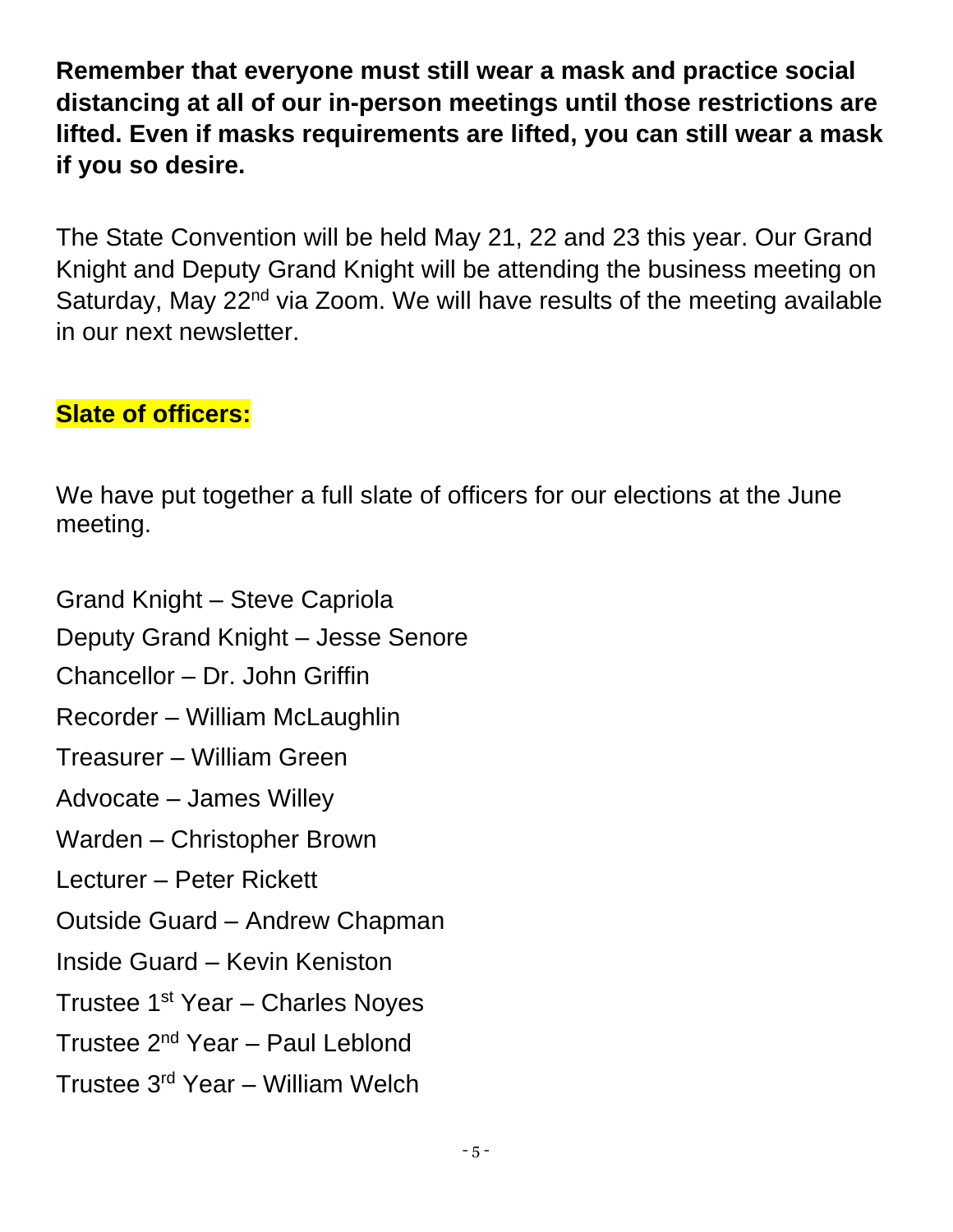Raymond DiDonato will continue as Financial Secretary.

### **Council bottle fund:**

Please drop off bottles and cans at John Brown's house at 87 Whitney Ave., Portland (leave them behind the back porch) or giving them to Chris Brown at our next council meeting. Our council has been raising more funds recently as we push for more activity in this fund raiser.

God bless and thank you to all those council members and those outside the council who have donated bottles and cans!

## **Fundraising at OLH Parish:**

The lasagna dinner on Saturday, May 1<sup>st</sup> was a huge success. We sold 119 dinners which raised \$1840 less WeShare costs for the parish. Costs for the food and take out containers was covered by our council.

So far, we have had seven takeout dinners, selling 750 meals and raising over \$12,000 for the parish. The average dinner sold 107 meals and raised over \$1700.

Thank you to all those who purchased a dinner, helped prepare, pack and deliver the meals and also thanks to council 11257 for helping and/or leading all of the takeout dinners.

**Our next takeout dinner** will be a lobster roll. Cost is \$15 per person. Dinners can be picked up between 5 and 6 PM on **Saturday, June 19th** . Please see the church bulletin, starting with the May 22<sup>nd</sup>/23<sup>rd</sup> edition, for more details.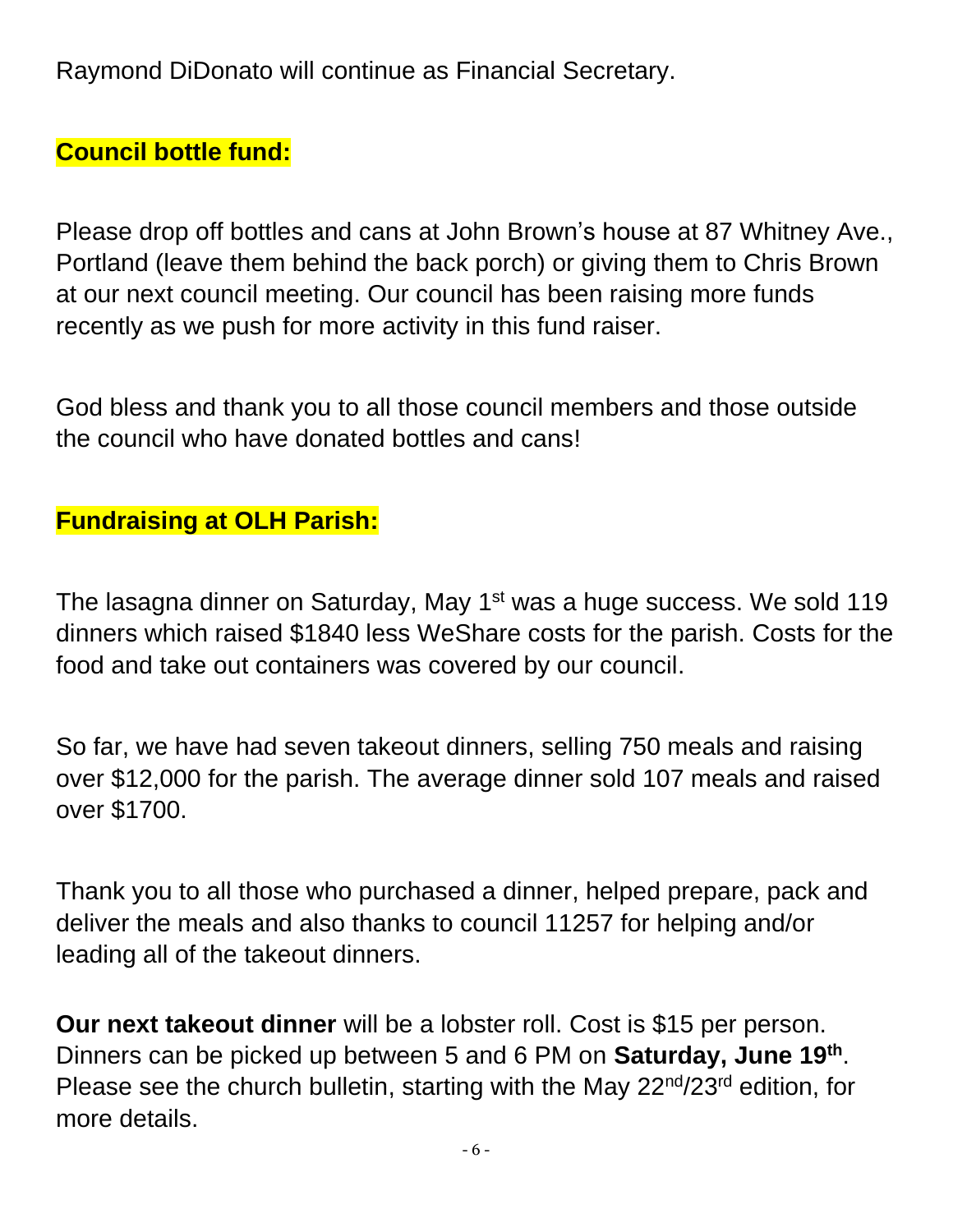The parish events committee meets every month to discuss fundraising and community activities for the parish. Weekly donations are down and most normal fundraising and other church activities have been cancelled due to the pandemic. In addition to the takeout dinners, you will continue to be hearing about other fund raising and parish activities through the parish bulletin, website and church announcements.

One of these fundraising activities will be a festival of trees followed by a silent auction on Saturday, Nov. 6<sup>th</sup>. Details will be coming out in the church bulletin.

Also, the parish is planning a cookout celebration of our  $10<sup>th</sup>$  anniversary most likely in late August or early September. The church bulletin will be posting details over the coming weeks.

Please support our parish by participating in our various activities whenever you can!

#### **Parish requests for help:**

The parish will have a plant sale Saturday June 5<sup>th</sup> from 9 AM to noon at St. Pius X. The parish is looking for perennials of all kinds. So, if you have plants that you could donate, please pot them up and drop them off on Friday June  $4<sup>th</sup>$ . Details are in the parish bulletin at the following link: **https://www.ladyofhopemaine.org/pdf/3211\_21\_0516.pdf**

The parish is also asking gardeners to lend a hand this year in keeping our grounds on Ocean Ave. and Stevens Ave. in good shape. A lot of good cleaning happened last year at St. Pius. There is room for "creative attention" at St. Joe's. Good, outdoor, covid-safe exercise and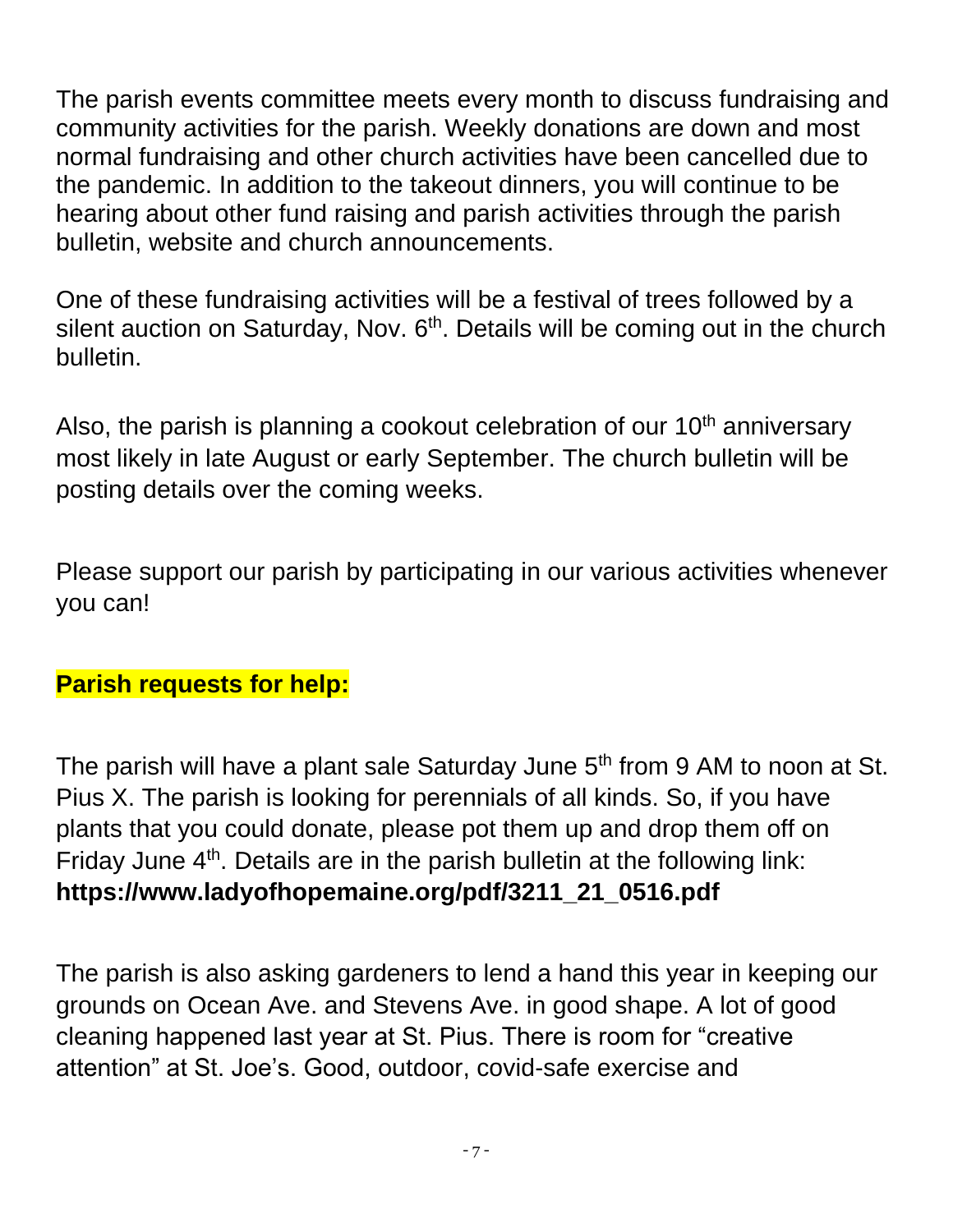companionship. Come and join. Let the Parish Office know if you are interested.

## **Please pray for:**

Steve Newton who has been paralyzed from the waist down since a stroke in September and hasn't been able to return home since – bouncing between the hospital and a rehab center. He is only 60 years old.

#### **Quotes:**

*"Act as if what you do makes a difference. It does."* William James

*"Sometimes you will never know the value of a moment, until it becomes a memory."* 

Dr. Seuss

*"The Lord is my light and my salvation; whom shall I fear? The Lord is the stronghold of my life; of whom shall I be afraid?"*

Psalm 27:12

*"You are the light of the world. A city on a hill cannot be hidden. Neither do people light a lamp and put it under a bowl. Instead, they put it on its stand, and it gives light to everyone in the house. In the same way, let your light shine before men, that they may see your good deeds and praise your Father in heaven."*

Matthew 5:14-16